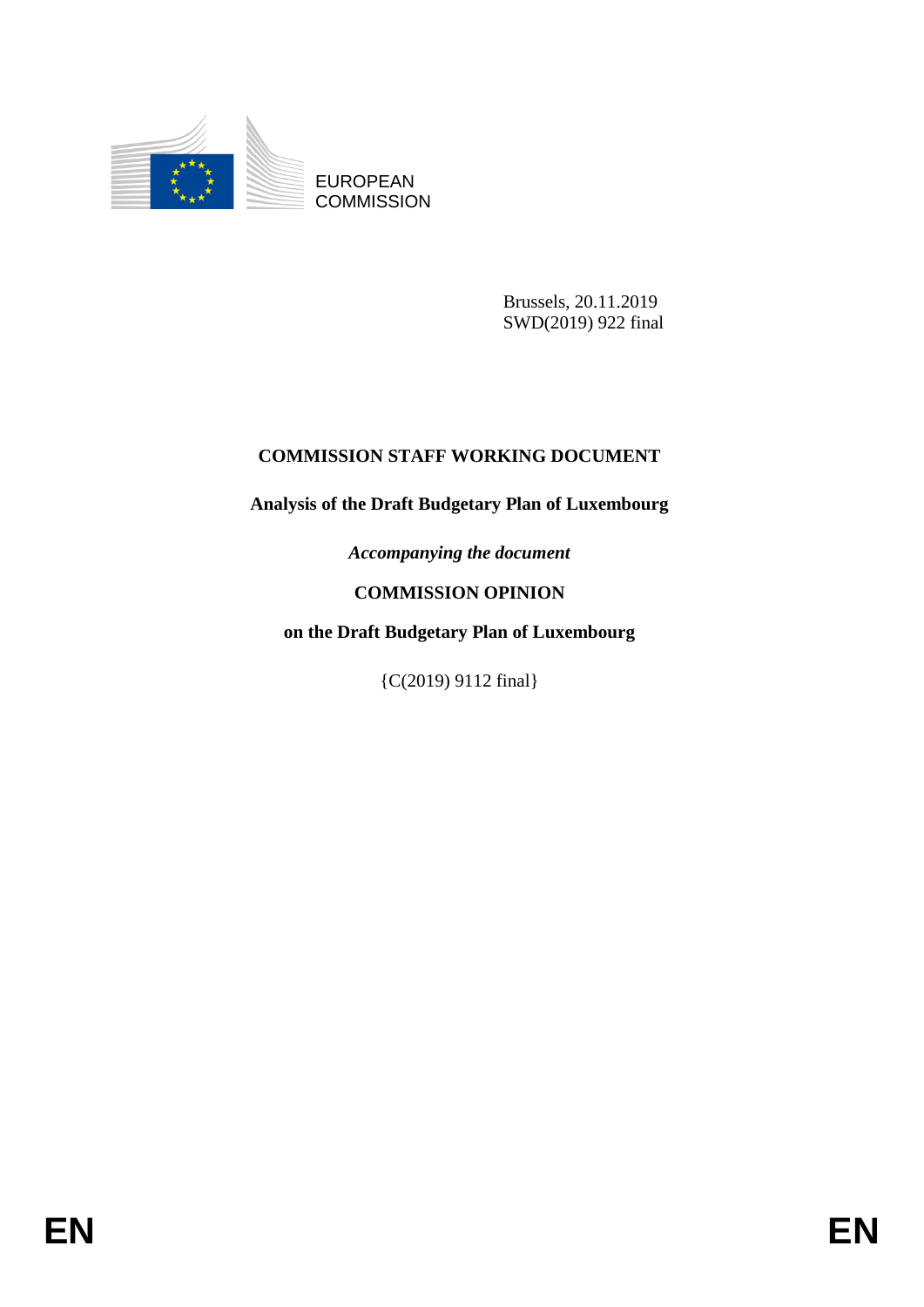# **COMMISSION STAFF WORKING DOCUMENT**

# **Analysis of the Draft Budgetary Plan of Luxembourg**

*Accompanying the document*

# **COMMISSION OPINION**

# **on the Draft Budgetary Plan of Luxembourg**

# **1. INTRODUCTION**

Luxembourg submitted its Draft Budgetary Plan for 2020 on 14 October 2019 in compliance with Regulation (EU) No  $473/2013$ .<sup>1</sup> Luxembourg is subject to the preventive arm of the Pact and should preserve a sound fiscal position which ensures compliance with the medium-term budgetary objective.

Section 2 of this document presents the macroeconomic outlook underlying the Draft Budgetary Plan and provides an assessment based on the Commission 2019 autumn forecast. The following section presents the recent and planned fiscal developments, according to the Draft Budgetary Plan, including an analysis of risks to their achievement based on the Commission 2019 autumn forecast. In particular, it also includes an assessment of the measures underpinning the Draft Budgetary Plan. Section 4 assesses the recent and planned fiscal developments in 2019-2020 (also taking into account the risks to their achievement) against the obligations stemming from the Stability and Growth Pact. Section 5 provides an analysis of implementation of fiscal-structural reforms in response to the latest countryspecific recommendations in the context of the European Semester adopted by the Council in July 2019, including those to reduce the tax wedge. Section 6 summarises the main conclusions of the present document.

## **2. MACROECONOMIC DEVELOPMENTS UNDERLYING THE DRAFT BUDGETARY PLAN**

The macroeconomic scenario underlying the Draft Budgetary Plan is based on the ad hoc projections prepared by STATEC in September (see Box 1). This scenario takes into account the most recent revisions from the 2019 Q2 release of the quarterly national accounts, published on 9 October, where estimates of actual GDP growth were set at 3.1% for 2018; which is 0.5 percentage points higher compared with the previous estimate of 2.6%.

## **Box 1: The macro economic forecast underpinning the budget in Luxembourg**

In order to ensure compliance with the requirement of Regulation (EU) No 473/2013, the draft Budget Act to be transmitted to the national parliament should be based on an independently produced macroeconomic forecast.

The macroeconomic scenario underlying the Draft Budgetary Plan, which was submitted on 14 October, is based on ad-hoc projections updated for this particular purpose by the "Direction Etudes, Prévisions et Recherche" of the National Statistical Office, "STATEC", which also provides the

<sup>1</sup> <sup>1</sup> The English version of the Draft Budgetary Plan was summited on 22 October 2019.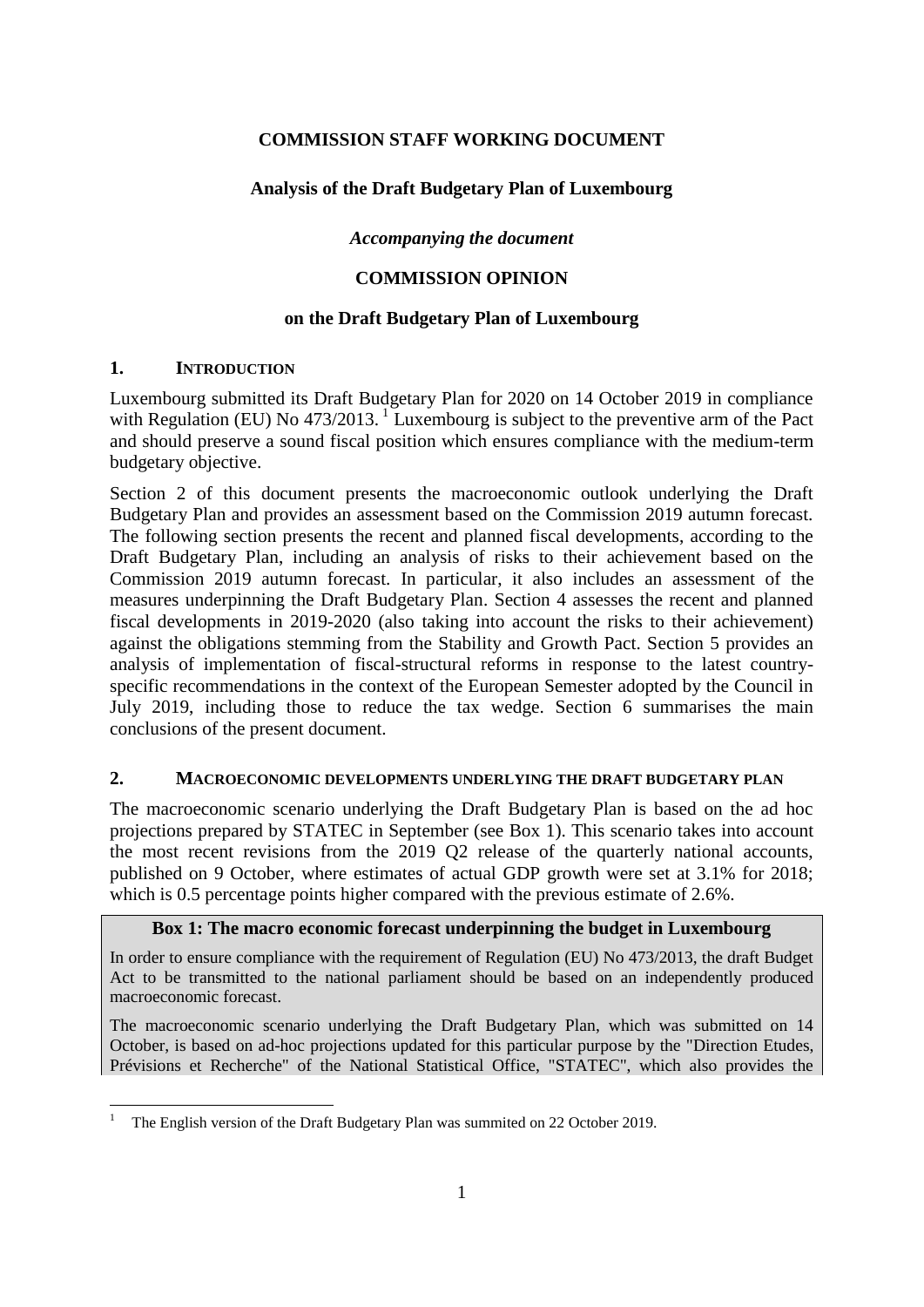methodology for the calculation of the output gap. As stated in its Introduction, the Draft Budgetary Plan is based on the most recent macroeconomic forecasts independently produced by STATEC, as tabled to Parliament on 14 October 2019 by the Government, in line with article 6 of Regulation (EU) No 473/2013.

STATEC is an autonomous entity placed under the authority of the Ministry of Economy. Since 2018, STATEC has been involved in the process of adapting the public national accounts, which are presented in the Draft Budgetary Plan in accordance with the ESA2010 framework. The updated projections have been published only within the 2020 Draft Budgetary Plan. STATEC will publish the next forecast update on the forthcoming issue of its biannual forecast exercise, scheduled for December ("Note de Conjoncture, 2-2019" forthcoming). STATEC is also responsible for the preparation of the midterm projections<sup>2</sup> in the context of the Stability Program and the National Reform Plan.

The Draft Budgetary Plan projects real GDP to grow by 2.4% in both 2019 and 2020. Compared to the 2019 Stability Programme, where GDP growth was projected at 3.0% in 2019 and 3.8% in 2020, economic perspectives have been revised downwards by around half percentage point in 2019 and 1½ in 2020. The growth drivers in the Draft Budgetary Plan macroeconomic scenario reflect a more balanced composition of growth, compared to the 2019 Stability Programme scenario. In the Draft Budgetary Plan, the contribution of net exports has been revised upwards by 1.7 percentage points of GDP in both 2019 and 2020. In turn, the contribution from domestic demand has been revised downwards by 1.7 and 2.3 percentage points of GDP for 2019 and 2020, respectively. This is partly explained by the downward revision of gross fixed capital formation, which is fully debited from the external balance of goods. Compared to the 2019 Stability Programme scenario, the negative contribution from inventories projected in the macroeconomic scenario underlying the Draft Budgetary Plan, which is set at -0.7 percentage points of GDP for both 2019 and 2020, encloses most of the downward revision to GDP growth for 2019 and around one half of the revision for 2020. The macroeconomic scenario underlying the Draft Budgetary Plan assumes an increasing growth momentum for external trade, though less pronounced compared to the projections underlying the 2019 Stability Programme scenario. Overall, the deterioration in the external environment and increased uncertainty, which were pointed out as the main risks for the 2019 Stability Programme scenario going forward, appear to have been factored in, to a certain extent, by the macroeconomic scenario underpinning the Draft Budgetary Plan.

The increasing growth momentum for external trade projected in the macroeconomic scenario underlying the Draft Budgetary Plan implies a contribution from exports of goods and services of around 7 and 11 percentage points to GDP growth in 2019 and 2020, respectively (compared with one percentage point of GDP in 2018). Growth of both exports and imports of goods and services is forecast to accelerate in 2019 and 2020, although their net contribution to growth is expected to be negative in 2019 compared with 2018, partly explained by the rebound in investment (which is recorded as imports in the external account). The robust labour market expansion is set to have reached a peak in 2019, including an expected decline in unemployment, of 0.4 percentage points of active population, for the same year.

<sup>&</sup>lt;u>2</u><br>2 See: https://statistiques.public.lu/fr/actualites/economie-finances/conjoncture/2019/03/20190312/20190312.pdf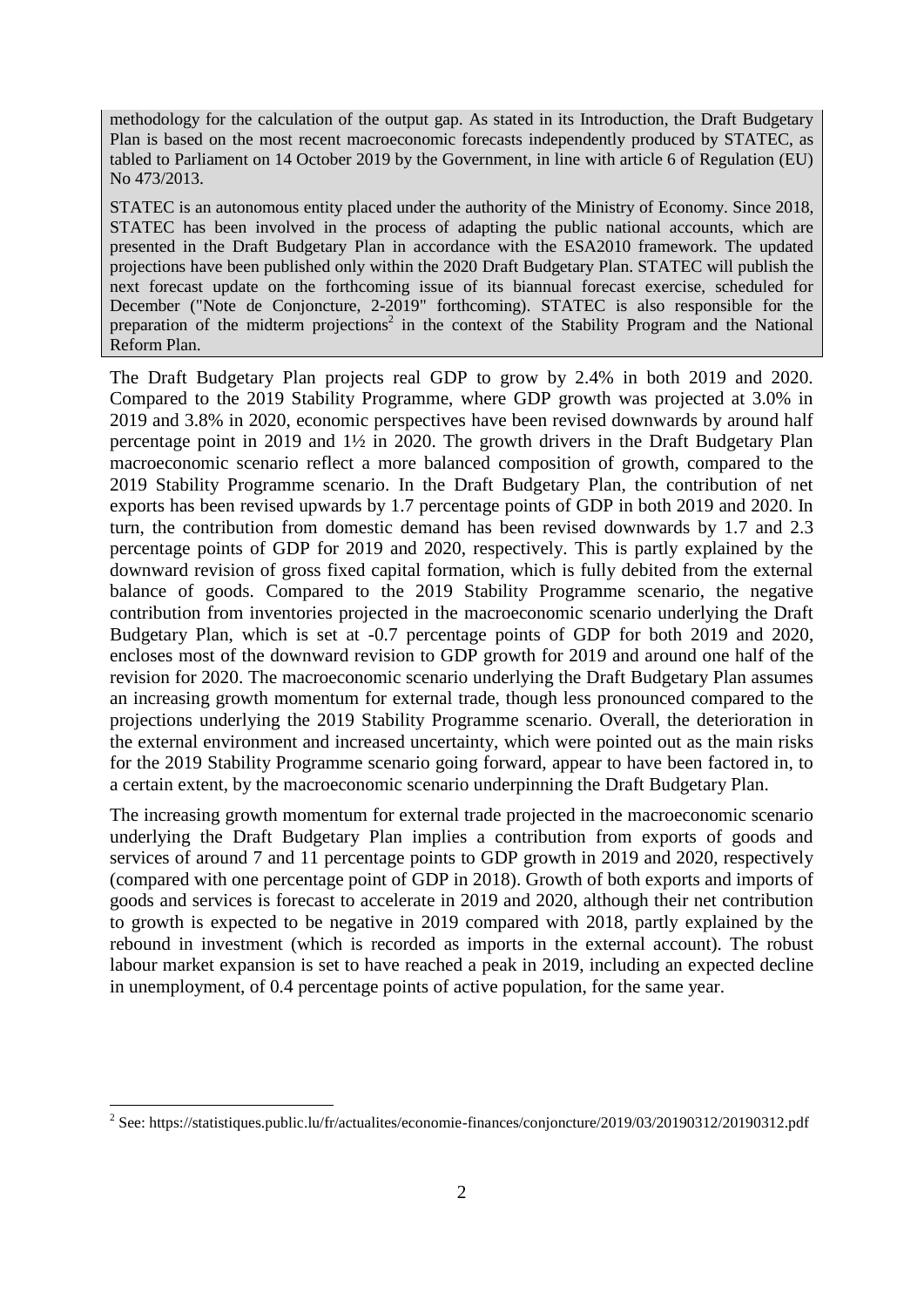|                                                                     | 2018       | 2019   |            | 2020       |        |            |            |
|---------------------------------------------------------------------|------------|--------|------------|------------|--------|------------|------------|
|                                                                     | <b>COM</b> | SP     | <b>DBP</b> | <b>COM</b> | SP     | <b>DBP</b> | <b>COM</b> |
| Real GDP (% change)                                                 | 3.1        | 3.0    | 2.4        | 2.6        | 3.8    | 2.4        | 2.6        |
| Private consumption (% change)                                      | 3.3        | 4.3    | 3.0        | 3.1        | 3.6    | $2.2\,$    | 2.7        |
| Gross fixed capital formation (% change)                            | $-5.9$     | 15.7   | 6.7        | 4.5        | 13.6   | 3.7        | 2.9        |
| Exports of goods and services (% change)                            | 0.5        | 4.4    | 3.3        | 1.7        | 7.2    | 5.3        | 1.7        |
| Imports of goods and services (% change)                            | $-0.3$     | 6.2    | 4.2        | 1.9        | 8.6    | 5.8        | 1.7        |
| Contributions to real GDP growth:                                   |            |        |            |            |        |            |            |
| - Final domestic demand                                             | 0.5        | 5.0    | 3.3        | 2.2        | 4.7    | 2.4        | 1.8        |
| - Change in inventories                                             | 0.9        | 0.0    | $-0.7$     | 0.0        | 0.0    | $-0.7$     | 0.0        |
| - Net exports                                                       | 1.6        | $-2.0$ | $-0.3$     | 0.3        | $-0.9$ | 0.8        | 0.7        |
| Output gap <sup>1</sup>                                             | 1.5        | 1.0    | 1.6        | 1.5        | 1.6    | 1.3        | 1.4        |
| Employment (% change)                                               | 3.7        | 3.4    | 3.7        | 3.7        | 2.9    | 3.2        | 3.4        |
| Unemployment rate $(\%)$                                            | 5.5        | 4.7    | 5.1        | 5.3        | 4.5    | 5.2        | 5.3        |
| Labour productivity (% change)                                      | $-0.6$     | $-0.4$ | $-1.3$     | $-1.1$     | 0.8    | $-0.7$     | $-0.8$     |
| HICP inflation $(\% )$                                              | 2.0        | 1.1    | 1.6        | 1.7        | 1.8    | 1.7        | 1.6        |
| GDP deflator (% change)                                             | 2.5        | 1.1    | 1.4        | $2.2\,$    | 1.9    | 2.3        | 1.9        |
| Comp. of employees (per head, % change)                             | 3.3        | 2.5    | 3.4        | 3.2        | 3.4    | 2.2        | 2.5        |
| Net lending/borrowing vis-à-vis the rest of<br>the world (% of GDP) | $-0.7$     |        |            | 3.7        |        |            | 3.7        |

**Table 1. Comparison of macroeconomic developments and forecasts**

Note:

<sup>1</sup>In percent of potential GDP, with potential GDP growth recalculated by Commission services on the basis of the programme scenario using the commonly agreed methodology.

Source:

Stability Programme 2019 (SP); Draft Budgetary Plan for 2020 (DBP); Commission 2019 autumn forecast (COM); Commission calculations

In the Commission 2019 autumn forecast, economic activity is projected to grow by 2.6% in both 2019 and 2020. Thus, the Commission scenario points to a steady, though slightly higher growth trend compared to the macroeconomic scenario underlying the Draft Budgetary Plan, which appears to be plausible in both 2019 and 2020. The Commission projections for the external sector show relatively less dynamic components but a positive net contribution to growth in 2019. The difference is partly explained by lower investment expectations for 2019 by the Commission forecast. Furthermore, lower growth projections for the euro area and global trade, and the overall increased uncertainty at the current juncture, might suggest a lower expansion of exports and imports in 2019 and 2020, compared with the macroeconomic scenario underlying the Draft Budgetary Plan. However, other factors not specified in the Draft Budgetary Plan might also be underlying the projected composition of growth. Specifically, the sustained negative contribution from stock-building, projected at 0.7 percentage points of GDP in both 2019 and 2020, cannot be solely explained by the Draft Budgetary Plan macroeconomic projections on the expected increasing growth momentum for the external sector and the projected GDP growth, especially for 2020.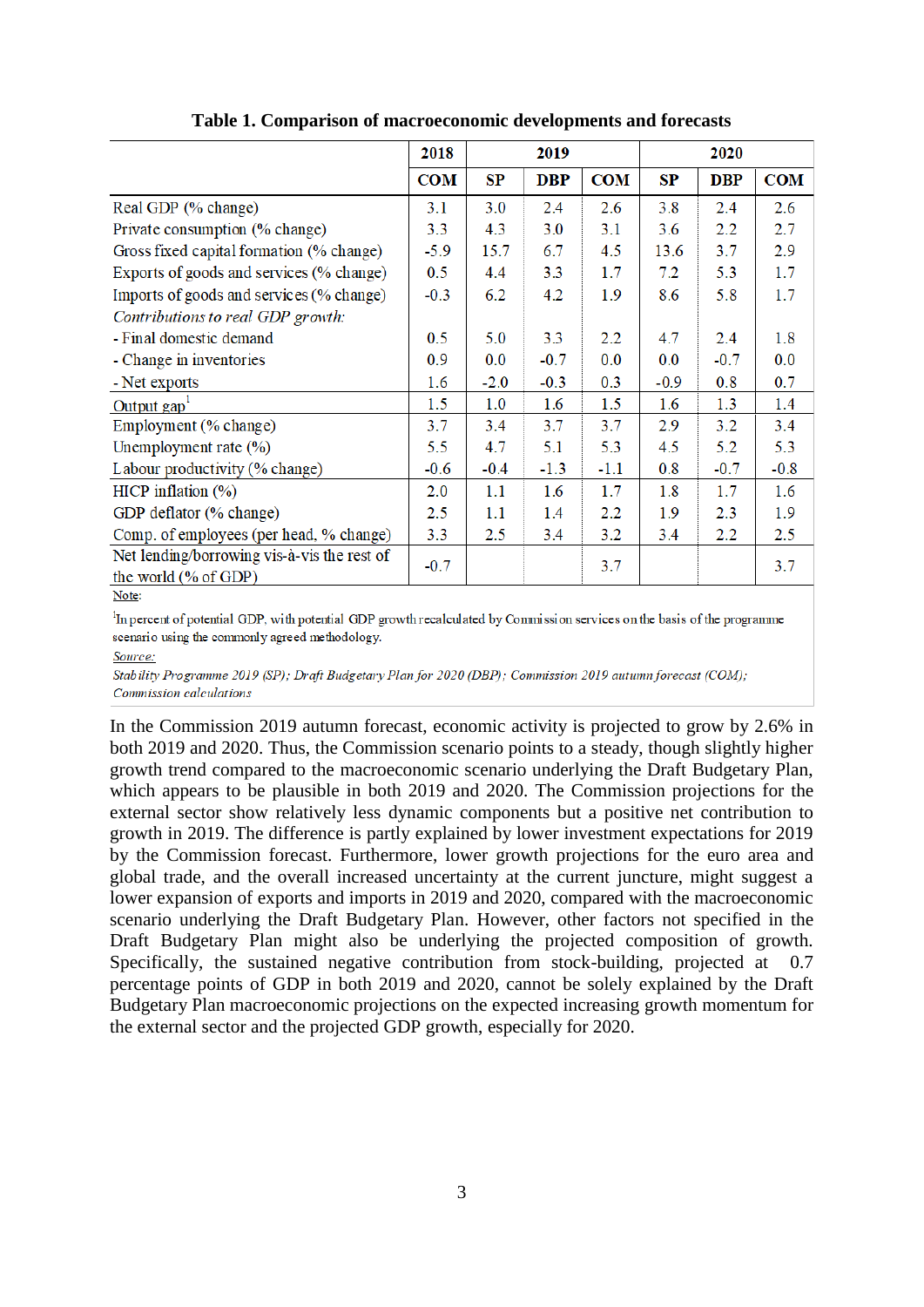### **3. RECENT AND PLANNED FISCAL DEVELOPMENTS**

### **3.1. Deficit developments**

The 2020 Draft Budgetary Plan projects a general government headline surplus of 2.0% of GDP in 2019. This is just the double of the headline surplus of 1.0% of GDP targeted for 2019 in the Stability Programme. The Draft Budgetary Plan projections for 2019 are more prudent than the Commission 2019 autumn forecast, which projects a headline surplus of 2.3% of GDP. The upward revision of the 2019 headline surplus compared to the Stability Programme is mostly due to lower-than-expected expenditure and to a lesser extent to higherthan-expected tax revenues. Total revenues have been revised up by 0.3 percentage points of GDP compared to the Stability Programme. Revenues from current taxes on income and wealth were revised up by 0.9 percentage points of GDP, partially counterbalanced by a downward revision of indirect taxes, social contributions and other revenue. The latest data on budget execution for the Central government<sup>3</sup> show that revenues increased on average by 13.4% in the first semester of 2019 compared to the same period of the previous year.

This evolution is remarkable in light of the already substantial increase of revenues recorded in 2017 and 2018. These developments are, at least partially, explained by the introduction of the automatic tax declaration, which temporarily boosted the collection of tax revenues from firms. In 2020, the impact of the introduction of the automatic tax declaration is projected to fade away. Nevertheless, a less aggressive tax avoidance behaviour by multinationals linked to the international fight against tax avoidance is likely to have contributed as well to the buoyant evolution in recent years of taxes from corporations. Furthermore, in the wake of the United Kingdom's decision to withdraw from the European Union, Luxembourg has been able to attract a number of firms that have decided to locate their headquarters in that Member State.

On the expenditure side, expenditure has been revised downward in relation to compensation of employees, social payments, public investment, and other kind of expenditure. Public investment is expected to increase to 4.1% of GDP in 2019 from 3.9% in 2018.

For 2020, the Draft Budgetary Plan projects the headline surplus to decline to 1.2% of GDP. This compares with a headline surplus of 1.4% in 2020 that was projected in the 2019 Stability Programme. The macroeconomic scenario underpinning the budgetary strategy in the 2020 Draft Budgetary Plan projects a steady growth of the economic output compared to the sharp improvement factored in the last Stability Programme<sup>4</sup>. The decline in the 2020 headline surplus is then explained by a less favourable evolution of both revenues and expenditures compared to the Draft Budgetary Plan projections for 2019. Revenues are expected to shrink by 0.2 percentage points with a sizeable drop projected for current taxes on income and wealth (of 0.5 percentage points of GDP). At the same time, total expenditure is estimated to increase by 0.6 percentage points to 43.9% of GDP. In particular, compensation of employees is projected to increase by 0.2 percentage points, in line with the government efforts of reinforcing public services. Discretionary expenditure-increasing measures are

 $\overline{3}$ Note on the evolution of revenues and expenditure at 31 July 2019 for the Central Government, available at: [https://gouvernement.lu/dam-assets/documents/actualites/2019/07-juillet/Tableaux-Juin-](https://gouvernement.lu/dam-assets/documents/actualites/2019/07-juillet/Tableaux-Juin-2019.pdf)[2019.pdf.](https://gouvernement.lu/dam-assets/documents/actualites/2019/07-juillet/Tableaux-Juin-2019.pdf)

<sup>&</sup>lt;sup>4</sup> According to the 2020 Draft Budgetary Plan, real GDP growth is forecast at 2.4% in both years 2019 and 2020, where the last Stability Programme projected real GDP growth to increase from 3.0% in 2019 to 3.8% in 2020.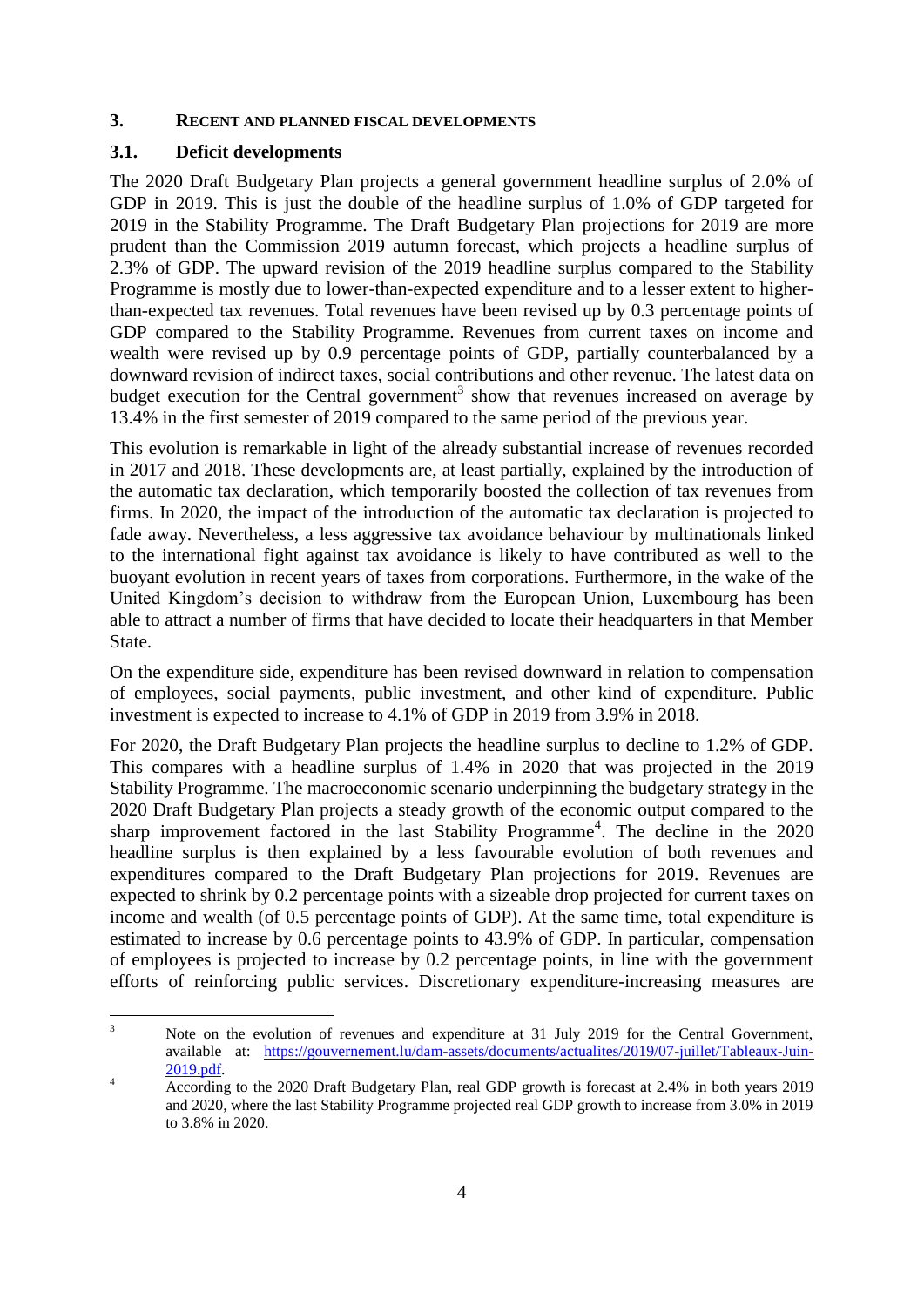estimated to amount to 0.2% of GDP. Gross fixed capital formation is projected to increase further to 4.3% of GDP, on the back of the purchase of military plane for an amount equivalent to EUR 200 million (around 0.3% of GDP).

Compared to the Draft Budgetary Plan projections for 2020, the Commission forecast projects the headline surplus to decline to 1.4% of GDP. Total revenues are forecast to decrease by 0.1% of GDP compared to their 2019 level. With identical assumptions about the impact of the discretionary measures, the difference is explained by the stronger elasticity of government revenues to GDP growth in the Commission 2019 autumn forecast and a more moderate evolution of government expenditure. The macroeconomic scenario underpinning the Commission forecast is broadly in line with that in the Draft Budgetary Plan (GDP growth at 2.6% in 2020 compared to 2.4% in the Draft Budgetary Plan). The total expenditure ratio is expected to increase by 0.8 percentage points of GDP as in the Draft Budgetary Plan.

In structural terms, the Draft Budgetary Plan projects the surplus of the recalculated structural balance<sup>5</sup> to decline to 1.3% in 2019 and to  $0.6\%$  of GDP in 2020. The Commission forecast also envisages a deterioration of the structural surplus to 1.6% of GDP in 2019, followed by a drop to 0.8% of GDP in 2020. In the light of the absence of one-offs and temporary measures, differences are explained by the different evolution in the headline surplus between the Commission forecast and the Draft Budgetary Plan and the estimation of the output gap.

Euro area sovereign bond yields remain at historically low levels, with 10-year rates in Luxembourg currently standing at -0.5%.<sup>6</sup> Consequently, total interest payments by the general government have continued to decrease as a share of GDP. Based on the information included in the Draft Budgetary Plan, in line with the low level of government debt, Luxembourg's interest expenditure has remained modest at 0.3% of GDP in 2018 and is projected to remain at 0.3% of GDP in 2019 and to fall to 0.2% of GDP in 2020. This compares to 1.8% of GDP on average for the euro area as a whole and it is below the 0.5% recorded back in 2013 at the peak of the euro area sovereign debt crisis. In addition, over recent years Luxembourg has benefitted from stable and favourable financing conditions. The implicit interest rate of government debt is estimated at 1.4% in 2020 compared to 1.8% for the euro area as a whole. This picture is broadly confirmed by the Commission forecast.

Risks to that fiscal outlook are mainly related to the macroeconomic outlook and, in particular, to the financial sector remaining the main engine of the domestic economy. Regulatory and external risks remain and could adversely affect the financial sector and overall growth prospects. Finally, the recurrent and sizeable revisions of national accounts risk undermining the reliability of the overall budgetary exercise.

 $\overline{\mathbf{5}}$ <sup>5</sup> Cyclically adjusted balance net of one-off and temporary measures, recalculated by the Commission using the commonly agreed methodology.

<sup>6</sup> 10-year bond yields as of 6 November 2019. Source: ESTAT.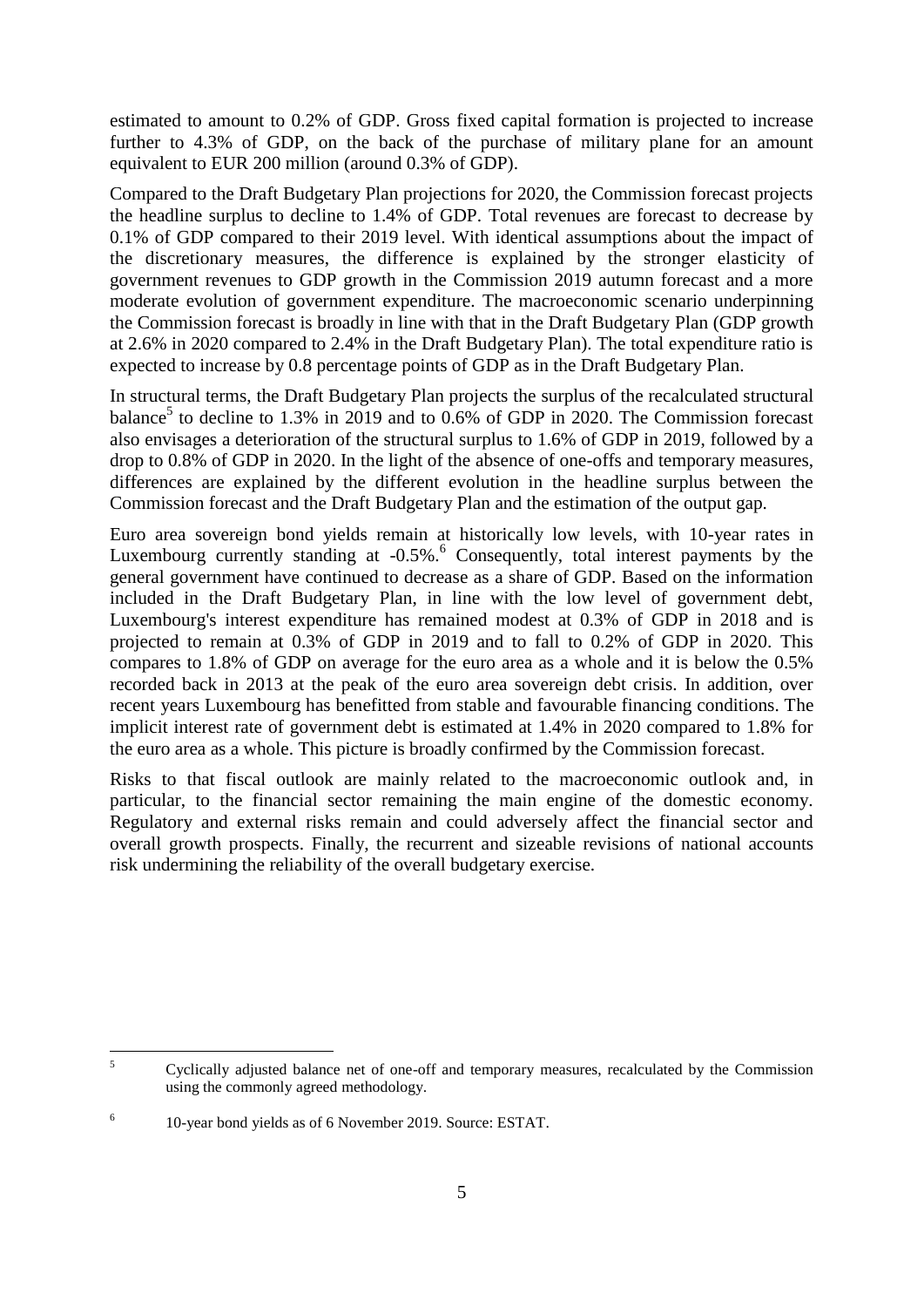| $(% \mathbf{A})$ (% of GDP)              | 2018       | 2019 |            |            |      | 2020       | <b>Change: 2018</b><br>2020 |            |
|------------------------------------------|------------|------|------------|------------|------|------------|-----------------------------|------------|
|                                          | <b>COM</b> | SP   | <b>DBP</b> | <b>COM</b> | SP   | <b>DBP</b> | <b>COM</b>                  | <b>DBP</b> |
| <b>Revenue</b>                           | 44.6       | 45.0 | 45.3       | 45.4       | 45.0 | 45.1       | 45.3                        | 0.5        |
| of which:                                |            |      |            |            |      |            |                             |            |
| - Taxes on production and imports        | 11.8       | 11.8 | 11.7       | 11.7       | 11.8 | 11.7       | 11.8                        | $-0.1$     |
| - Current taxes on income, wealth,       | 16.4       | 16.3 | 17.2       | 17.3       | 16.3 | 16.6       | 16.9                        | 0.2        |
| - Capital taxes                          | 0.2        | 0.2  | 0.2        | 0.2        | 0.3  | 0.2        | 0.2                         | 0.0        |
| - Social contributions                   | 12.2       | 12.5 | 12.4       | 12.3       | 12.5 | 12.5       | 12.4                        | 0.3        |
| - Other (residual)                       | 4.1        | 4.2  | 3.8        | 4.0        | 4.1  | 4.1        | 4.0                         | 0.0        |
| <b>Expenditure</b>                       | 41.9       | 43.9 | 43.3       | 43.1       | 43.6 | 43.9       | 43.9                        | 2.0        |
| of which:                                |            |      |            |            |      |            |                             |            |
| - Primary expenditure                    | 41.6       | 43.7 | 43.0       | 42.8       | 43.4 | 43.7       | 43.6                        | 2.1        |
| of which:                                |            |      |            |            |      |            |                             |            |
| Compensation of employees                | 8.9        | 9.4  | 9.2        | 9.2        | 9.4  | 9.4        | 9.4                         | 0.5        |
| Intermediate consumption                 | 3.6        | 3.8  | 3.8        | 3.7        | 3.7  | 3.9        | 3.8                         | 0.3        |
| Social payments                          | 19.6       | 20.2 | 19.9       | 19.8       | 20.1 | 20.1       | 20.0                        | 0.5        |
| <b>Subsidies</b>                         | 1.2        | 1.2  | 1.2        | 1.2        | 1.2  | 1.2        | 1.2                         | 0.0        |
| Gross fixed capital formation            | 3.9        | 4.3  | 4.2        | 4.1        | 4.2  | 4.4        | 4.3                         | 0.5        |
| Other (residual)                         | 4.5        | 4.8  | 4.7        | 4.8        | 4.8  | 4.7        | 4.8                         | 0.2        |
| - Interest expenditure                   | 0.3        | 0.3  | 0.3        | 0.3        | 0.2  | 0.2        | 0.3                         | $-0.1$     |
| General government balance<br>(GGB)      | 2.7        | 1.0  | 2.0        | 2.3        | 1.4  | 1.2        | 1.4                         | $-1.5$     |
| <b>Primary balance</b>                   | 3.0        | 1.3  | 2.3        | 2.6        | 1.6  | 1.4        | 1.7                         | $-1.6$     |
| One-off and other temporary<br>measures  | 0.0        | 0.0  | 0.0        | 0.0        | 0.0  | 0.0        | 0.0                         | 0.0        |
| <b>GGB</b> excl. one-offs                | 2.7        | 1.0  | 2.0        | 2.3        | 1.4  | 1.2        | 1.4                         | $-1.5$     |
| Output gap <sup>1</sup>                  | 1.5        | 1.0  | 1.6        | 1.5        | 1.6  | 1.3        | 1.4                         | $-0.4$     |
| Cyclically-adjusted balance <sup>1</sup> | 2.0        | 0.6  | 1.3        | 1.6        | 0.6  | 0.6        | 0.8                         | $-1.3$     |
| Structural balance (SB) <sup>2</sup>     | 2.0        | 0.6  | 1.3        | 1.6        | 0.7  | 0.6        | 0.8                         | $-1.3$     |
| Structural primary balance <sup>2</sup>  | 2.3        | 0.8  | 1.6        | 1.9        | 0.9  | 0.8        | 1.0                         | $-1.4$     |

**Table 2. Composition of the budgetary adjustment**

Notes:

<sup>1</sup>Output gap (in % of potential GDP) and cyclically-adjusted balance according to the DBP/Programme as recalculated by Commission on the basis of the DBP/Programme scenario using the commonly agreed methodology.

 $^{2}$  Structural (primary) balance corresponds to cyclically-adjusted (primary) balance excluding one-off and other temporary measures.

Source:

Stability Programme 2019 (SP); Draft Budgetary Plan for 2020 (DBP); Commission 2019 autumn forecast (COM); Commission calculations

# **3.2. Debt developments**

In the Draft Budgetary Plan, the public debt-to-GDP ratio is projected to decrease from 21.0% in 2018 to 20.0% in 2019 and to 19.8% of GDP in 2020, well below the Treaty threshold of 60% and under the 30% threshold set by government. This projection is broadly confirmed by the Commission forecast that projects the government debt to decline to 19.6% of GDP and 19.2% of GDP in 2019 and 2020, respectively. The decrease in government debt is not as large as what would be expected in light of the surplus of the primary government balance. According to the national law, the surpluses of the social security sector are allocated to a reserve fund ("Fonds de compensation commun au régime général de pension") so as to cover future pension expenditure and they cannot be used to finance the needs of the central government. The differences compared to the evolution of the government debt in the Draft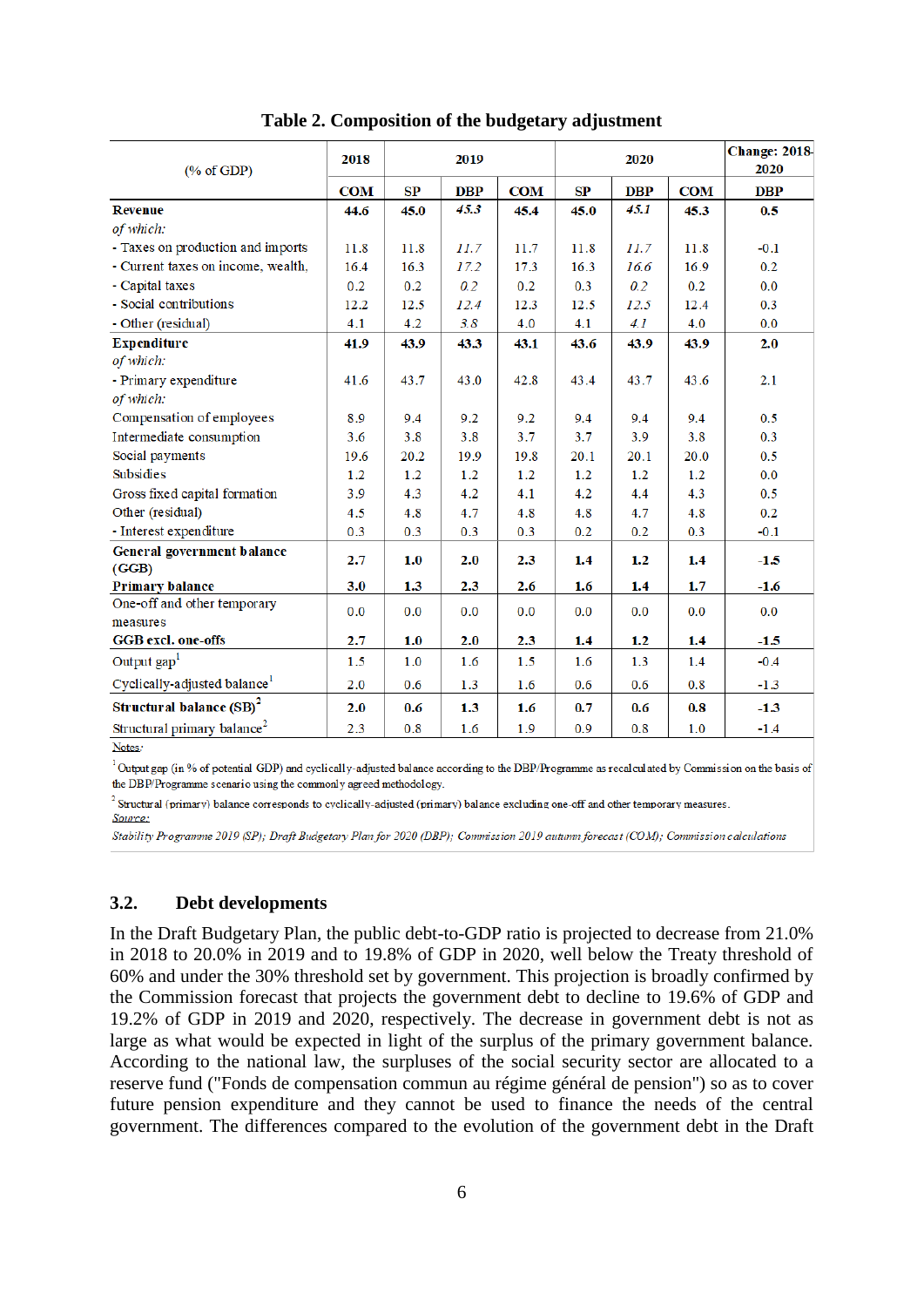Budgetary Plan are mostly due to different assumptions about the stock-flow adjustment, where the Draft Budgetary Plan projects an active management of the existing stock of debt.

| (% of GDP)                    | 2018   |        | 2019        |            | 2020   |            |            |
|-------------------------------|--------|--------|-------------|------------|--------|------------|------------|
|                               |        | SP     | <b>DBP</b>  | <b>COM</b> | SP     | <b>DBP</b> | <b>COM</b> |
| Gross debt ratio <sup>1</sup> | 21.0   | 20.2   | <b>20.0</b> | 19.6       | 19.9   | 19.8       | 19.2       |
| Change in the ratio           | $-1.3$ | $-0.8$ | $-1.0$      | $-1.4$     | $-0.3$ | $-0.2$     | $-0.4$     |
| Contributions <sup>2</sup> :  |        |        |             |            |        |            |            |
| 1. Primary balance            | $-3.0$ | $-1.3$ | $-2.3$      | $-2.6$     | $-1.6$ | $-1.4$     | $-1.7$     |
| 2. "Snow-ball" effect         | $-0.9$ | $-0.6$ | $-0.5$      | $-0.7$     | $-0.8$ | $-0.7$     | $-0.6$     |
| Of which:                     |        |        |             |            |        |            |            |
| Interest expenditure          | 0.3    | 0.3    | 0.3         | 0.3        | 0.2    | 0.2        | 0.3        |
| Real growth effect            | $-0.7$ | $-0.6$ | $-0.5$      | $-0.5$     | $-0.7$ | $-0.5$     | $-0.5$     |
| Inflation effect              | $-0.5$ | $-0.2$ | $-0.3$      | $-0.4$     | $-0.4$ | $-0.4$     | $-0.4$     |
| 3. Stock-flow adjustment      | 2.5    | 1.1    | 1.8         | 1.9        | 2.1    | 1.9        | 1.8        |

### **Table 3. Debt developments**

Notes:

 ${}^{1}$ End of period.

 $2$ The snow-ball effect captures the impact of interest expenditure on accumulated debt, as well as the impact of real GDP growth and inflation on the debt ratio (through the denominator). The stock-flow adjustment includes differences in cash and accrual accounting, accumulation of financial assets and valuation and other residual effects.

#### Source:

Stability Programme 2019 (SP); Draft Budgetary Plan for 2020 (DBP); Commission 2019 autumn forecast (COM); Commission calculations

### **3.3. Measures underpinning the draft budgetary plan**

The Draft Budgetary Plan reports on a number of new measures, which have been enacted or are planned. Since 2019 several flagship measures have been implemented, in particular the net increase in the minimum social wage by EUR 100 per month since the start of 2019 and a significant increase in investments in areas such as housing, education, research, digitalisation, transportation infrastructure, sustainable energy, culture and social structures. Other measures are aimed at strengthening the competitiveness of the tax framework by lowering the Luxembourg corporate income tax rate by one percentage point to 17% and widening the income bracket to which the reduced rate for corporate income tax applies. To keep up with the fight against global warming, an increase in excise duties on diesel and gasoline is also included. These measures combined are expected to lead to a budgetary cost of 0.5% of GDP in 2019.

Additional measures are planned in 2020 expected to cost an additional 0.2% of GDP. Measures on the revenue side account for a negative impact of less than 0.1% of GDP in 2020, pertaining to the adjustment of the VAT rate for some professional services. On the expenditure side, measures enacted or planned are estimated to increase expenditure by more than 0.1% of GDP in 2020. The main measures relate to the increase in compensation of employees related to the reinforcement of public administration services and in subsidies to private companies providing transportation services in relation with the reorganisation of the bus network. The Commission 2019 autumn forecast factored in similar estimates for these discretionary measures.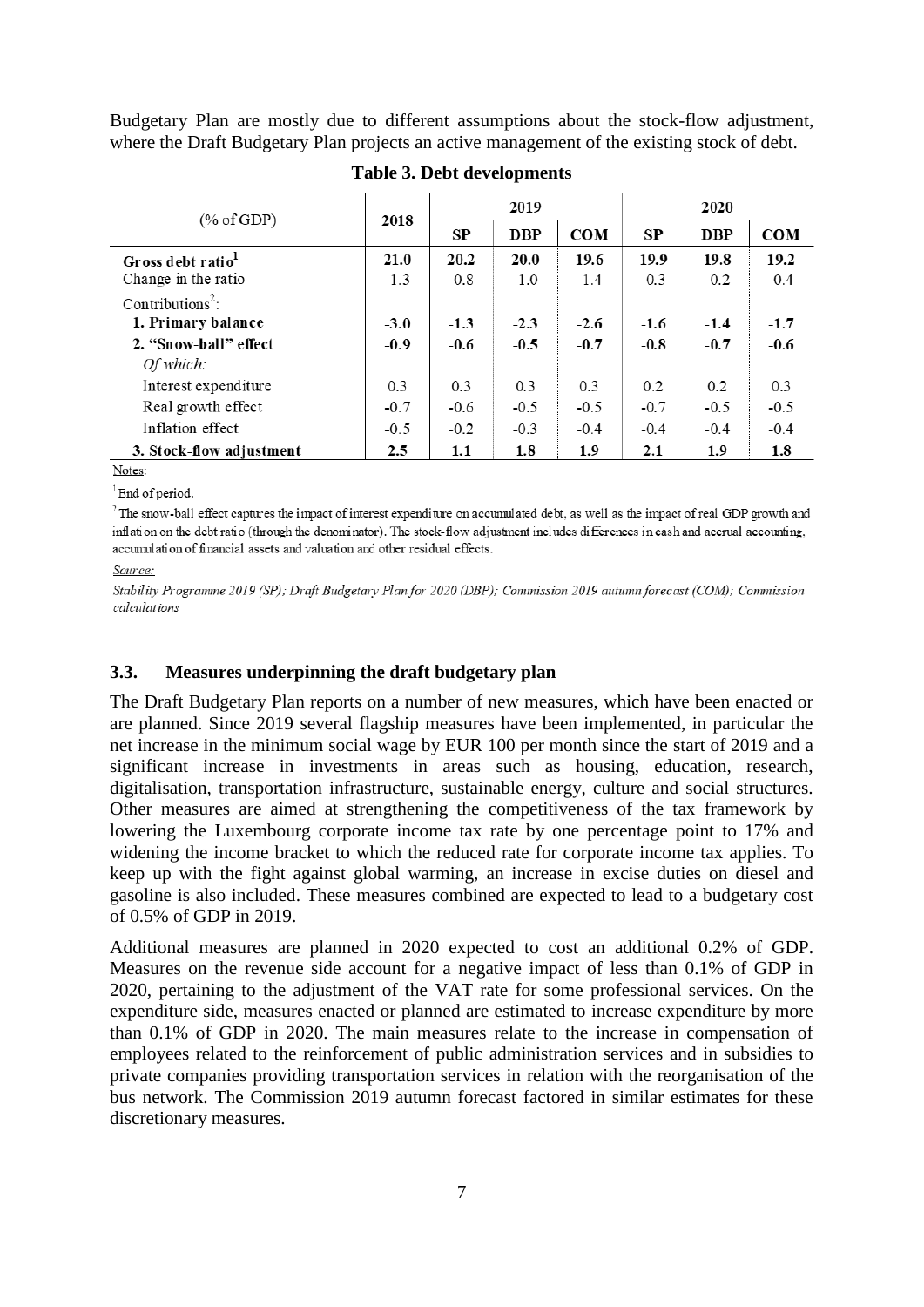### **Table 4. Main discretionary measures reported in the Draft Budgetary Plan**

| Components                            | Budgetary impact (% GDP)<br>2020 |
|---------------------------------------|----------------------------------|
| Taxes on production and imports       | 0.0                              |
| Current taxes on income, wealth, etc. | 0.0                              |
| Capital taxes                         | 0.0                              |
| Social contributions                  | 0.0                              |
| <b>Property Income</b>                | 0.0                              |
| Other                                 | 0.0                              |
| Total                                 | 0.0                              |

### **A. Discretionary measures taken by General Government - revenue side**

Note:

The budgetary impact in the table is the aggregated impact of measures as reported in the DBP, i.e. by the national authorities. A positive sign implies that revenue increases as a consequence of this measure.

Source: Draft Budgetary Plan for 2020

### **B. Discretionary measures taken by general Government- expenditure side**

|                               | Budgetary impact (% GDP) |
|-------------------------------|--------------------------|
| Components                    | 2020                     |
| Compensation of employees     | 0.1                      |
| Intermediate consumption      | 0.0                      |
| Social payments               | 0.0                      |
| <b>Interest Expenditure</b>   | 0.0                      |
| <b>Subsidies</b>              | 0.0                      |
| Gross fixed capital formation | 0.0                      |
| Capital transfers             | 0.0                      |
| Other                         | 0.0                      |
| Total                         | 0.2                      |

Note:

1) The budgetary impact in the table is the aggregated impact of measures as reported in the DBP, i.e. by the national authorities. A positive sign implies that expenditure increases as a consequence of this measure.

2) Inconsistencies between the total and the sum of single measures is explained by rounding effects.

*Source: Draft Budgetary Plan for 2020*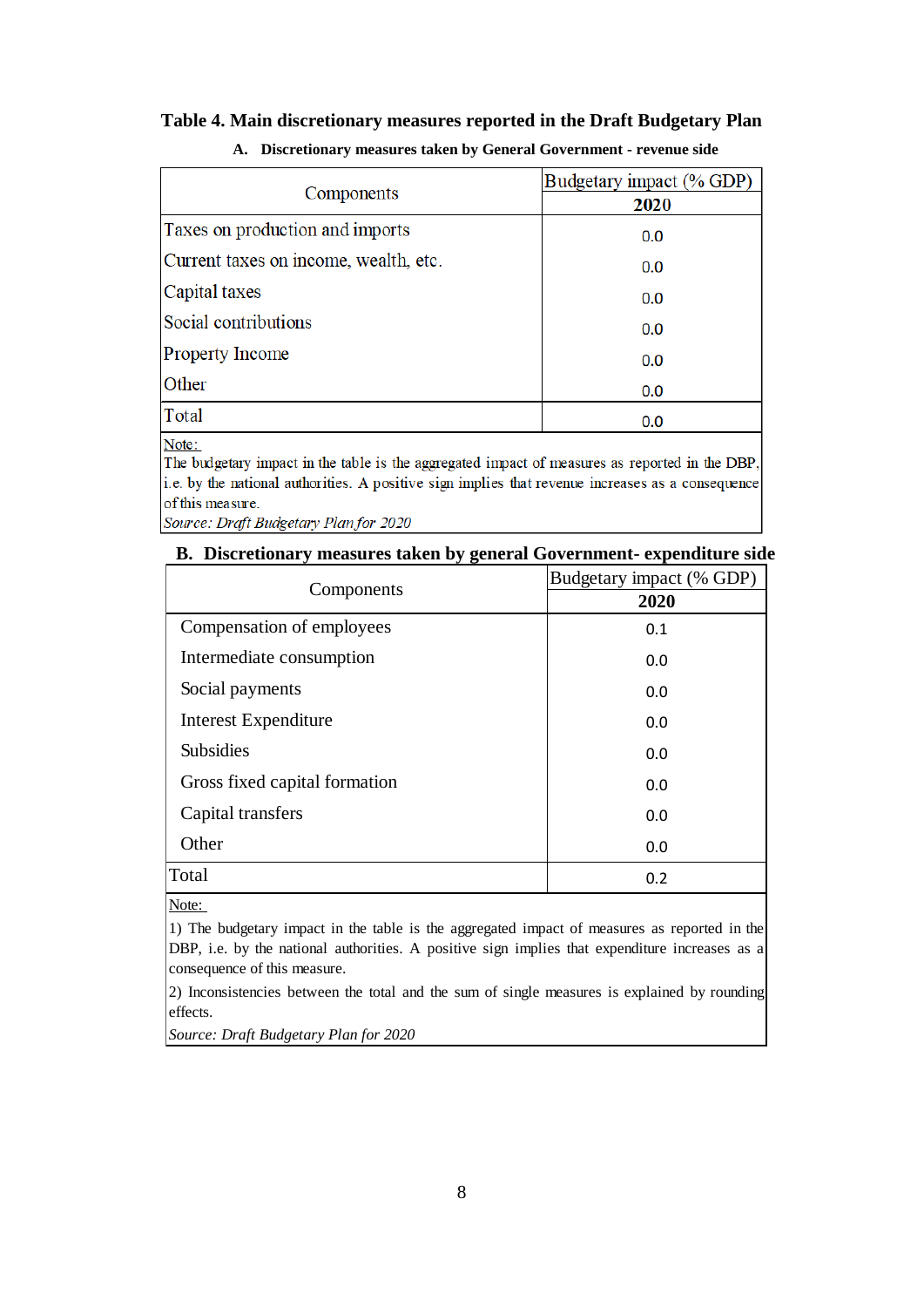### **4. COMPLIANCE WITH THE PROVISIONS OF THE STABILITY AND GROWTH PACT**

### **4.1. Compliance with the medium-term budgetary objective**

Luxembourg is subject to the preventive arm of the Pact and should ensure compliance with its medium-term budgetary objective.

According to the information provided in the Draft Budgetary Plan, Luxembourg is expected to achieve a recalculated structural surplus of 1.3% of GDP in 2019. This is above its medium-term budgetary objective of a deficit of 0.5% of GDP.<sup>7</sup> For 2020, based on the information in the Draft Budgetary Plan, the recalculated structural balance is expected to decline to a surplus of 0.6% of GDP, above the medium-term budgetary objective of a surplus of 0.5% of GDP. This is confirmed by the Commission 2019 autumn forecast, which estimates the structural surplus to reach 1.6% of GDP and 0.8% of GDP in 2019 and 2020, respectively.

Luxembourg is therefore expected to be compliant with the requirements of the preventive arm of the Stability and Growth Pact both in 2019 and 2020.

1

<sup>7</sup> Medium-term budgetary objectives are to be revised every three years. Based on a agreed methodology, the Commission computes a minimum medium-term budgetary objective for each country. The minimum medium-term budgetary objectives a provide a lower bound for the national structural balance targets, which ensure the sustainability of the public finances, including the projected impact of ageing, or rapid progress towards sustainability, while providing a safety margin with respect to the 3% of GDP Treaty reference value. Due to the less favourable estimation in the 2018 Ageing report of its sustainability components (age-relate expenditure, debt) the new minimum medium-term budgetary objective for Luxembourg increased significantly, from a structural balance deficit of 0.5% of GDP to a surplus of 0.5% of GDP. With the 2019 Stability Programme Luxembourg decided to revise its medium-term budgetary objective to a surplus of 0.5% of GDP for the period 2020-2022 from a deficit of 0.5% of GDP.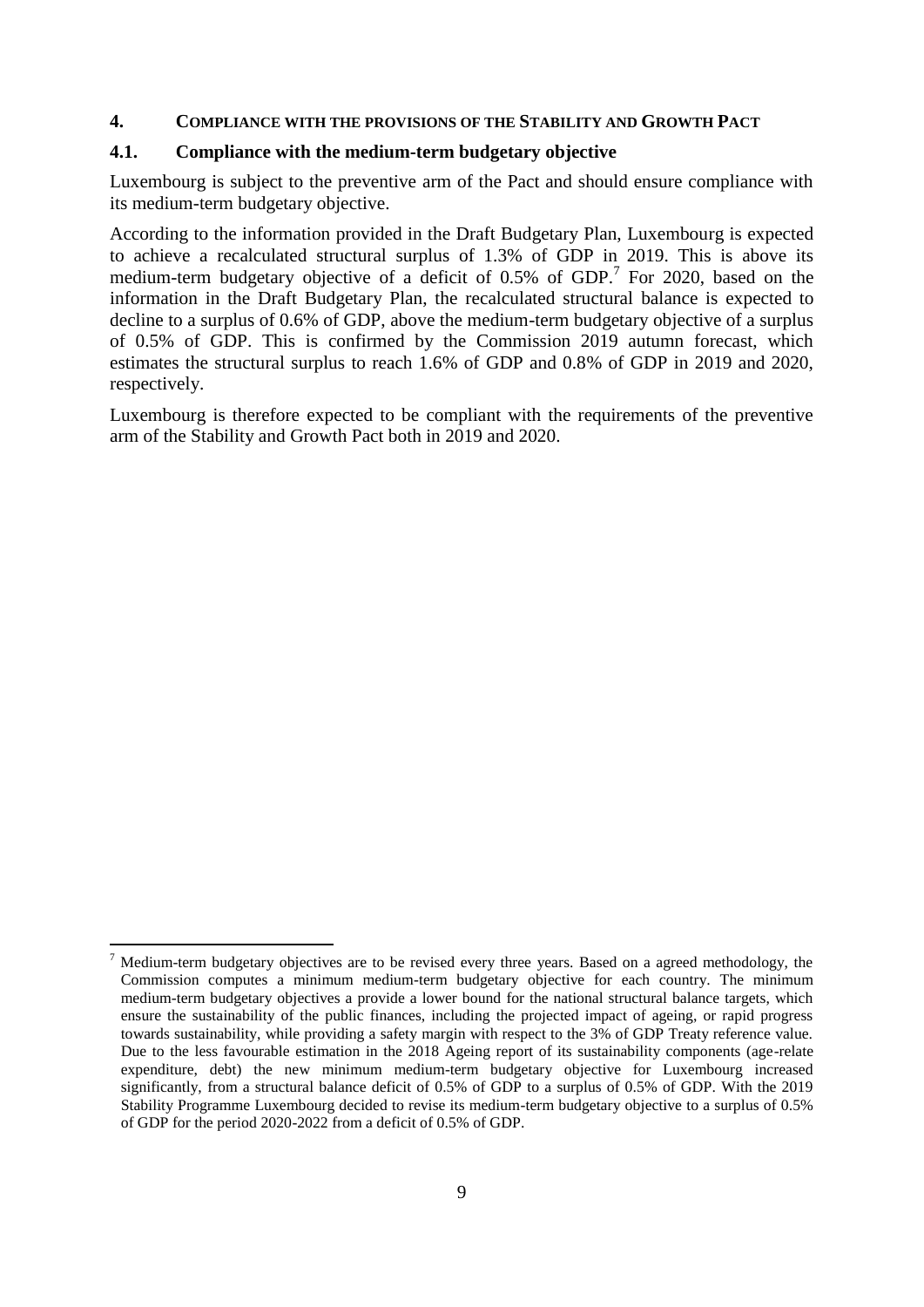| radic st comphance with the requirements or the preventive arm                                                                                                                                                                                                                                                                                                                  |           |                     |        |                     |     |  |
|---------------------------------------------------------------------------------------------------------------------------------------------------------------------------------------------------------------------------------------------------------------------------------------------------------------------------------------------------------------------------------|-----------|---------------------|--------|---------------------|-----|--|
| $(% \mathcal{L}_{0}$ (% of GDP)                                                                                                                                                                                                                                                                                                                                                 | 2018      | 2019<br>2020        |        |                     |     |  |
| Initial position <sup>1</sup>                                                                                                                                                                                                                                                                                                                                                   |           |                     |        |                     |     |  |
| Medium-term budgetary objective (MTO)                                                                                                                                                                                                                                                                                                                                           | $-0.5$    |                     | $-0.5$ |                     | 0.5 |  |
| Structural balance <sup>2</sup> (COM)                                                                                                                                                                                                                                                                                                                                           | 2.0       | 1.6                 |        | 0.8                 |     |  |
| Structural balance based on freezing (COM)                                                                                                                                                                                                                                                                                                                                      | 2.4       | 1.6                 |        |                     |     |  |
| Position vis-a -vis the $MTO3$                                                                                                                                                                                                                                                                                                                                                  | the MTO   | At or above the MTO |        | At or above the MTO |     |  |
|                                                                                                                                                                                                                                                                                                                                                                                 | 2018      | 2019                |        | 2020                |     |  |
| $(% \mathcal{L}_{0}$ (% of GDP)                                                                                                                                                                                                                                                                                                                                                 | COM       | COM<br><b>DBP</b>   |        | <b>DBP</b>          | COM |  |
| Structural balance pillar                                                                                                                                                                                                                                                                                                                                                       |           |                     |        |                     |     |  |
| Required adjustment <sup>4</sup>                                                                                                                                                                                                                                                                                                                                                |           |                     |        |                     |     |  |
| Required adjustment corrected <sup>5</sup>                                                                                                                                                                                                                                                                                                                                      |           |                     |        |                     |     |  |
| Change in structural balance <sup>6</sup>                                                                                                                                                                                                                                                                                                                                       |           |                     |        |                     |     |  |
| One-year deviation from the required adjustment $\frac{7}{4}$                                                                                                                                                                                                                                                                                                                   |           |                     |        |                     |     |  |
| adjustment <sup>7</sup>                                                                                                                                                                                                                                                                                                                                                         | Compliant |                     |        |                     |     |  |
| Expenditure benchmark pillar                                                                                                                                                                                                                                                                                                                                                    |           |                     |        |                     |     |  |
| Applicable reference rate <sup>8</sup>                                                                                                                                                                                                                                                                                                                                          |           |                     |        |                     |     |  |
| One-year deviation adjusted for one-offs <sup>9</sup>                                                                                                                                                                                                                                                                                                                           |           |                     |        |                     |     |  |
| Two-year average deviation adjusted for one-offs $\frac{9}{5}$                                                                                                                                                                                                                                                                                                                  |           |                     |        |                     |     |  |
| <b>Notes</b>                                                                                                                                                                                                                                                                                                                                                                    |           |                     |        |                     |     |  |
| <sup>1</sup> The most favourable level of the structural balance, measured as a percentage of GDP reached at the end of year t-1, between spring forecast (t-1) and the<br>latest forecast, determines whether there is a need to adjust towards the MTO or not in year t. A margin of 0.25 percentage points is allowed in order to be<br>evaluated as having reached the MTO. |           |                     |        |                     |     |  |
| <sup>2</sup> Structural balance corresponds to cyclically-adjusted government balance excluding one-off measures.                                                                                                                                                                                                                                                               |           |                     |        |                     |     |  |
| <sup>3</sup> Based on the relevant structural balance at year t-1.                                                                                                                                                                                                                                                                                                              |           |                     |        |                     |     |  |
| <sup>4</sup> Based on the position vis-à-vis the MTO, the cyclical position and the debt level (See European Commission:<br>Vade mecum on the Stability and Growth Pact ed. 2018, page 38.).                                                                                                                                                                                    |           |                     |        |                     |     |  |
| $5$ Required adjustment corrected for the clauses, the possible margin to the MTO and the allowed deviation in case of overachievers.                                                                                                                                                                                                                                           |           |                     |        |                     |     |  |
| $6$ Change in the structural balance compared to year t-1. Ex post assessment (for 2018) was carried out on the basis of Commission 2019 spring forecast.                                                                                                                                                                                                                       |           |                     |        |                     |     |  |
| $7$ The difference of the change in the structural balance and the corrected required adjustment.                                                                                                                                                                                                                                                                               |           |                     |        |                     |     |  |
| $8$ Reference medium-term rate of potential GDP growth. The (standard) reference rate applies from year t+1, if the country has reached its MTO in year t. A<br>corrected rate applies as long as the country is adjusting towards its MTO, including in year t.                                                                                                                |           |                     |        |                     |     |  |

# **Table 5. Compliance with the requirements of the preventive arm**

<sup>9</sup>Deviation of the growth rate of public expenditure net of discretionary revenue measures, revenue increases mandated by law and one-offs from the applicable reference rate in terms of the effect on the structural balance. The expenditure aggregate used for the expenditure benchmark is obtained following the commonly agreed methodology. A negative sign implies that expenditure growth exceeds the applicable reference rate.

*Source :*

*Draft Budgetary Plan for 2020 (DBP); Commission 2019 autumn forecast (COM); Commission calculations.*

## **5. COMPOSITION OF PUBLIC FINANCES AND IMPLEMENTATION OF FISCAL STRUCTURAL REFORMS**

In 2020, the fiscal stance is expected to be expansionary, based on the structural balance estimates, according to both the Draft Budgetary Plan and the Commission 2019 autumn forecast.

The Draft Budgetary Plan projects an increase in total revenues in 2019 compared to 2018, when total revenues stood at 44.6% of GDP. They are expected to increase to 45.3% of GDP in 2019 and to decline from there to 45.1% of GDP in 2020. In 2019, revenue growth is still expected to be affected by the tax reform that took effect at the start of 2017. The reform introduced changes mostly in the area of direct taxation, both for individuals and corporations, aiming at a gradual reduction in the corporate income tax rate (with the aim of increasing competitiveness) and an increase in progressivity of the personal income tax (with the aim to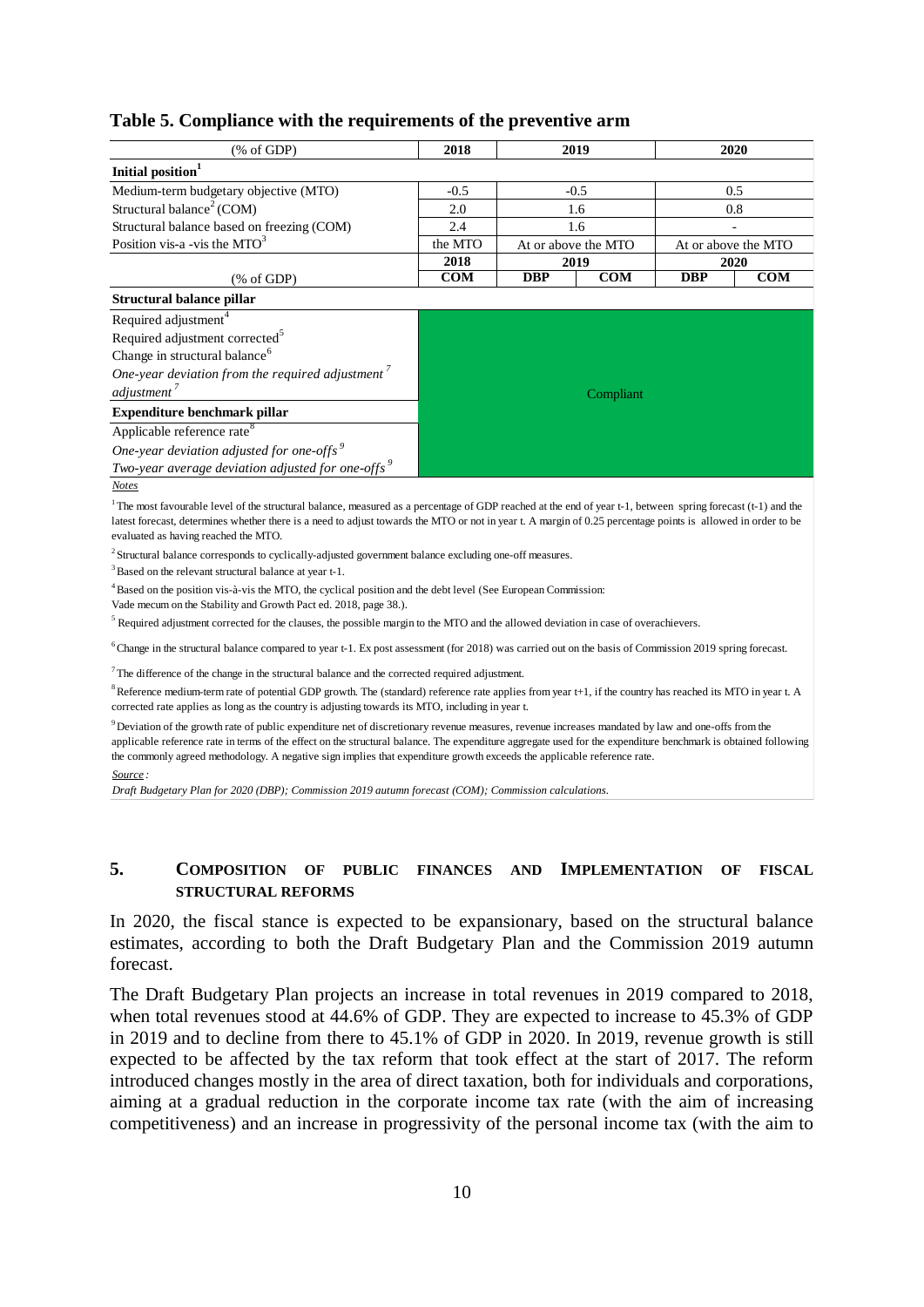increase fairness). After reducing revenues by 0.7% of GDP in 2017, the reform impact is projected to become larger in the following years, reducing revenues annually by about 0.8% of GDP on average over the period 2018-2022. However, in spite of the impact of that reform, current taxes on income and wealth increased substantially already since 2017 due to the impact of a number of specific elements, including the improvement in the labour market.

VAT revenues in 2019 are expected to be affected by the residual impact of the change in VAT legislation with regard to the place of taxation for activities related to e-commerce that took effect in 2015. A transitional rule covering the period from 2015-2019 was put in place. Accordingly, Luxembourg has been able to retain 30% of VAT revenues generated by those activities between 2015 and 2016. The loss of e-VAT revenues between 2015 and 2016 has been estimated at around EUR 600 million (equivalent to 1.2% of GDP), partially compensated by the increase, which took effect at the start of 2015, by 2 percentage points of all VAT rates, excluding the super-reduced rate of 3%. The retained share of e-VAT is then reduced to 15% for the period 2017-2018. In 2017, a loss of around EUR 300 million (0.5% of GDP) was recorded. The rate is finally reduced to 0% from 2019 onwards. The potential loss in 2019 is estimated at less than 0.1% of GDP.

According to the Draft Budgetary Plan, total expenditure in 2019 and 2020 is expected to increase to 43.3% and 43.9% of GDP, respectively, compared to 41.9% of GDP in 2018. In real terms, after a period of relative containment between 2013 and 2016 when it increased on average by 2.3% annually, total expenditure has returned to grow at around 4% per year, broadly the same rate it experienced between 2000 and 2012.

Public investment is projected to increase gradually at 4.4% of GDP in 2020. The peak in 2020 is explained by the one-off impact of the purchase of a military plane (around EUR 200 million, equivalent to 0.3% of GDP). While it stands at a level well above the euro-area average (2.6% of GDP in 2018), it remains below its level before the financial crisis, in spite of recent government efforts to increase investment in Luxembourg's infrastructure. Overall, the tax structure remains rather growth-friendly.

The Draft Budgetary Plan provides a list of measures in order to ensure an adequate follow-up of the 2019 country-specific recommendations.

On 9 July 2019, the Council recommended to Luxembourg an increase of the employment rate of older people with a view to improving the long-term sustainability of the pension system.<sup>8</sup> In order to increase the employment rate of older people, the Council recommendation suggests to enhance their employment opportunities and employability and to further limiting early retirement. In this regard, the Draft Budgetary Plan does not report about new measures compared to those already enumerated in the former Draft Budgetary Plan. The following measures are listed: (i) the adopted reform of the long-term care insurance scheme, which was effective from the start of 2018; (ii) the new measures to help people in long-term unemployment, which entered into effect in August 2017; and (iii) the reform of early retirement schemes. It also recalls previously reported measures such as the adopted reform of the professional classification scheme for persons with partial incapacity. Nevertheless, it is worth noting that in 2018, the working group on pensions mandated by the

<u>.</u>

<sup>8</sup> Council Recommendation of 9 July 2019 on the 2019 National Reform Programme of Luxembourg and delivering a Council opinion on the 2019 Stability Programme of Luxembourg (OJ C 301, 5.9.2019, p. 97).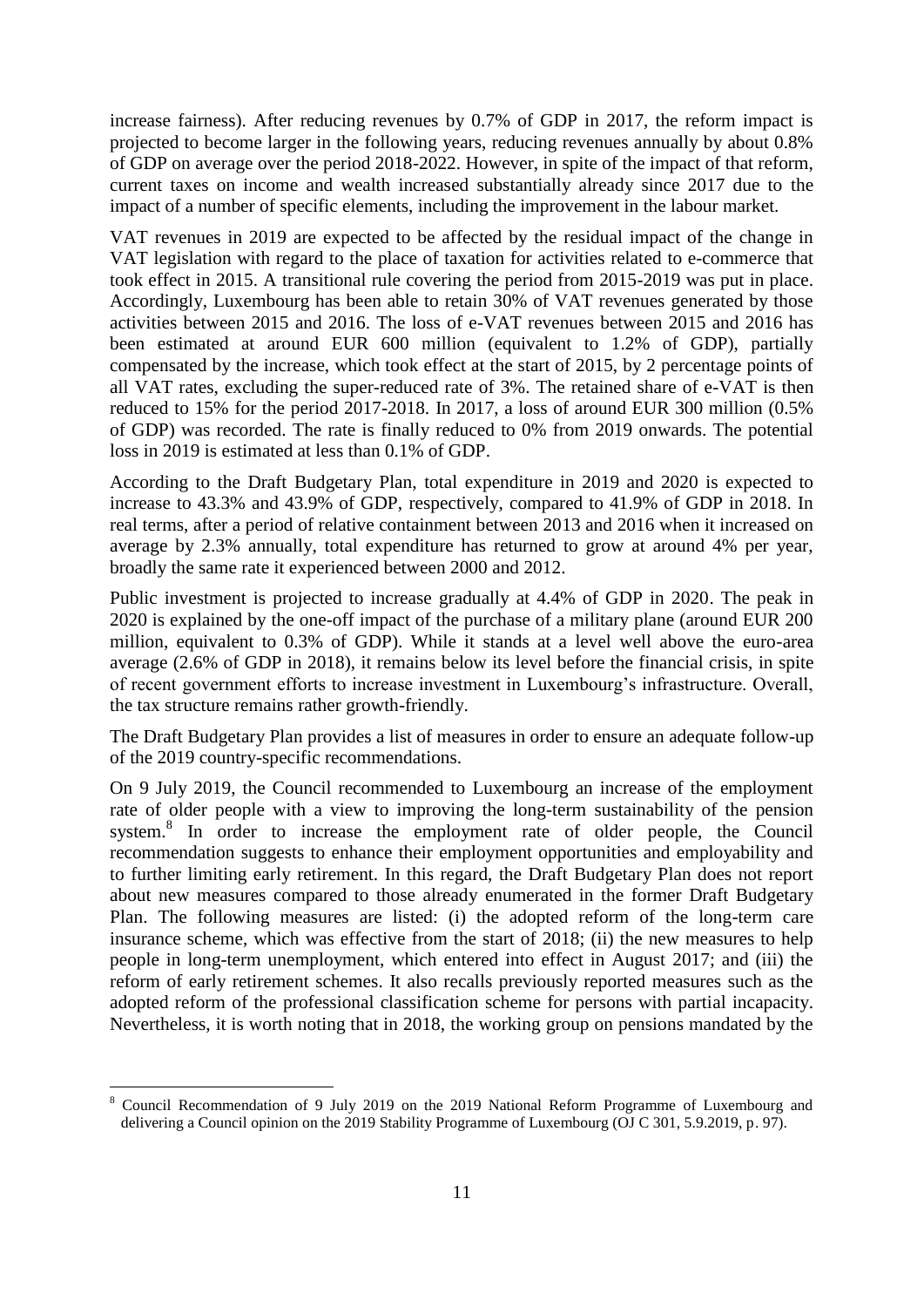government concluded that the pension system in Luxembourg appears to be not sustainable, amid high uncertainty levels in the long-term projections at unchanged policies.

### **Box 2 – Addressing the tax burden on labour in the euro area**

The tax burden on labour in the euro area is relatively high, which weighs on economic activity and employment. Against this background, the Eurogroup has expressed a commitment to reduce the tax burden on labour. On 12 September 2015, the Eurogroup agreed to benchmark euro area Member States' tax burden on labour against the GDP-weighted EU average, relying in the first instance on indicators measuring the tax wedge on labour for a single worker at average wage and a single worker at low wage. It also agreed to relate these numbers to the OECD average for purposes of broader comparability.

The tax wedge on labour measures the difference between the total labour costs to employ a worker and the worker's net earnings. It is made up of personal income taxes and employer and employee social security contributions. The higher the tax wedge, the higher the disincentives to take up work or hire new staff. The graphs below show the tax wedge in Luxembourg for a single worker earning respectively the average wage and a low wage (50% of the average) compared to the EU average.



*Source:* European Commission Tax and Benefit Indicator database based on OECD data*.*

*Notes:* EU and EA averages are GDP-weighted. The OECD average is not weighted.

### *Source: European Commission Tax and Benefit Indicator database based on OECD data.*

Benchmarking is only the first step in the process towards firm, country-specific policy conclusions. The tax burden on labour interacts with a wide variety of other policy elements such as the benefit system and the wage-setting system. A good employment performance indicates that the need to reduce labour taxation may be less urgent while fiscal constraints can dictate that labour tax cuts should be fully offset by other revenue-enhancing or expenditure-reducing measures. In-depth, country-specific analysis is necessary before drawing policy conclusions.

Luxembourg's Draft Budgetary Plan does not include any new measures affecting the tax wedge on labour. The reform of the tax code, which took effect as of 1 January 2017, introduced measures lowering the tax wedge on labour. The reform has made the system more progressive for lower incomes while introducing two new marginal tax rates for the highest incomes. Tax credits for employees and pensioners have been increased. The tax measures are expected to preserve the competitiveness of its economy and increase households' disposable income and have a positive effect on employment and on growth through higher private consumption. Since the start of 2019 the minimum social wage has been increased by EUR 100 through tax credits, which is expected to have an impact on the labour tax wedge. This measures is estimated to have a revenue-decreasing impact of around 0.1% of GDP.